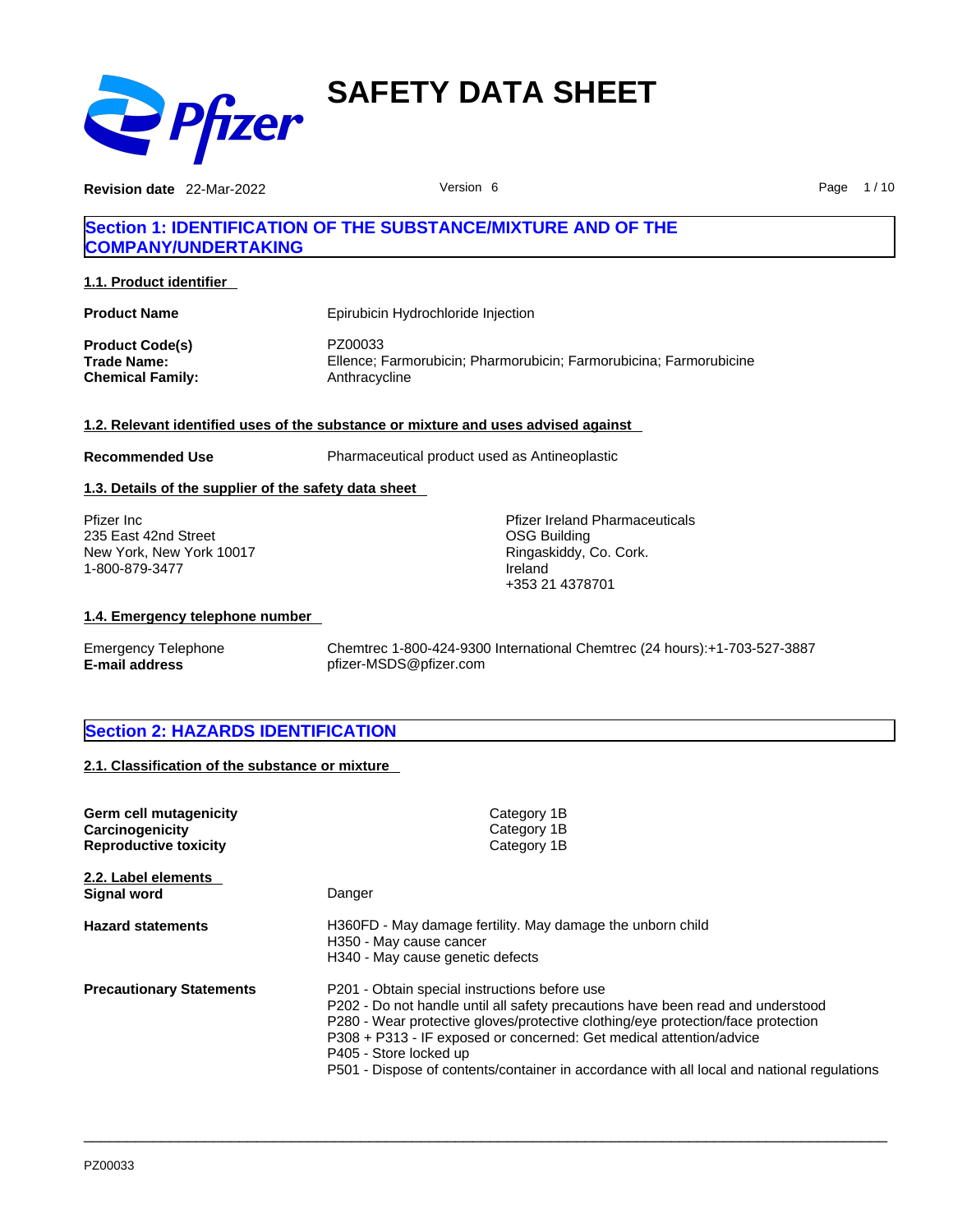\_\_\_\_\_\_\_\_\_\_\_\_\_\_\_\_\_\_\_\_\_\_\_\_\_\_\_\_\_\_\_\_\_\_\_\_\_\_\_\_\_\_\_\_\_\_\_\_\_\_\_\_\_\_\_\_\_\_\_\_\_\_\_\_\_\_\_\_\_\_\_\_\_\_\_\_\_\_\_\_\_\_\_\_\_\_\_\_\_\_\_\_\_ Product Name Epirubicin Hydrochloride Injection Page 2 / 10 Revision date 22-Mar-2022 Version 6



**Other hazards An Occupational Exposure Value has been established for one or more of the ingredients** (see Section 8).

**Note:** This document has been prepared in accordance with standards for workplace safety, which require the inclusion of all known hazards of the product or its ingredients regardless of the potential risk. The precautionary statements and warnings included may not apply in all cases. Your needs may vary depending upon the potential for exposure in your workplace.

# **Section 3: COMPOSITION/INFORMATION ON INGREDIENTS**

#### **3.1 Substances Substances** Not applicable

### **3.2 Mixtures**

| Hazardous                                 |          |                                               |           |                                                                                                         |                                          |                      |                         |
|-------------------------------------------|----------|-----------------------------------------------|-----------|---------------------------------------------------------------------------------------------------------|------------------------------------------|----------------------|-------------------------|
| Chemical name                             | Weight-% | <b>REACH</b><br>Registration<br><b>Number</b> | EC No     | Classification<br>according to<br>Regulation<br>(EC) No.<br>1272/2008<br>[CLP]                          | Specific<br>concentration<br>limit (SCL) | M-Factor             | M-Factor<br>(long-term) |
| Epirubicin<br>Hydrochloride<br>56390-09-1 | 0.2      |                                               | 260-145-2 | Acute Tox.4<br>(H302)<br>Carc. 1B<br>(H350)<br>Muta, 1B<br>(H340)<br>Repr. 1B<br>(H360FD)RE 1<br>(H372) | Not Listed                               | No data<br>available | No data<br>available    |
| NonHazardous                              |          |                                               |           |                                                                                                         |                                          |                      |                         |
| Chemical name                             | Weight-% | <b>REACH</b><br>Registration<br><b>Number</b> | EC No     | Classification<br>according to<br>Regulation<br>(EC) No.<br>1272/2008<br>[CLP]                          | Specific<br>concentration<br>limit (SCL) | M-Factor             | M-Factor<br>(long-term) |
| Water<br>7732-18-5                        | $\star$  |                                               | 231-791-2 | No data<br>available                                                                                    | <b>Not Listed</b>                        | No data<br>available | No data<br>available    |

231-598-3 | No data

 $\_$  ,  $\_$  ,  $\_$  ,  $\_$  ,  $\_$  ,  $\_$  ,  $\_$  ,  $\_$  ,  $\_$  ,  $\_$  ,  $\_$  ,  $\_$  ,  $\_$  ,  $\_$  ,  $\_$  ,  $\_$  ,  $\_$  ,  $\_$  ,  $\_$  ,  $\_$  ,  $\_$  ,  $\_$  ,  $\_$  ,  $\_$  ,  $\_$  ,  $\_$  ,  $\_$  ,  $\_$  ,  $\_$  ,  $\_$  ,  $\_$  ,  $\_$  ,  $\_$  ,  $\_$  ,  $\_$  ,  $\_$  ,  $\_$  ,

available

Not Listed | No data

available

No data available

# **Full text of H- and EUH-phrases: see section 16**

*Acute Toxicity Estimate*

SODIUM CHLORIDE 7647-14-5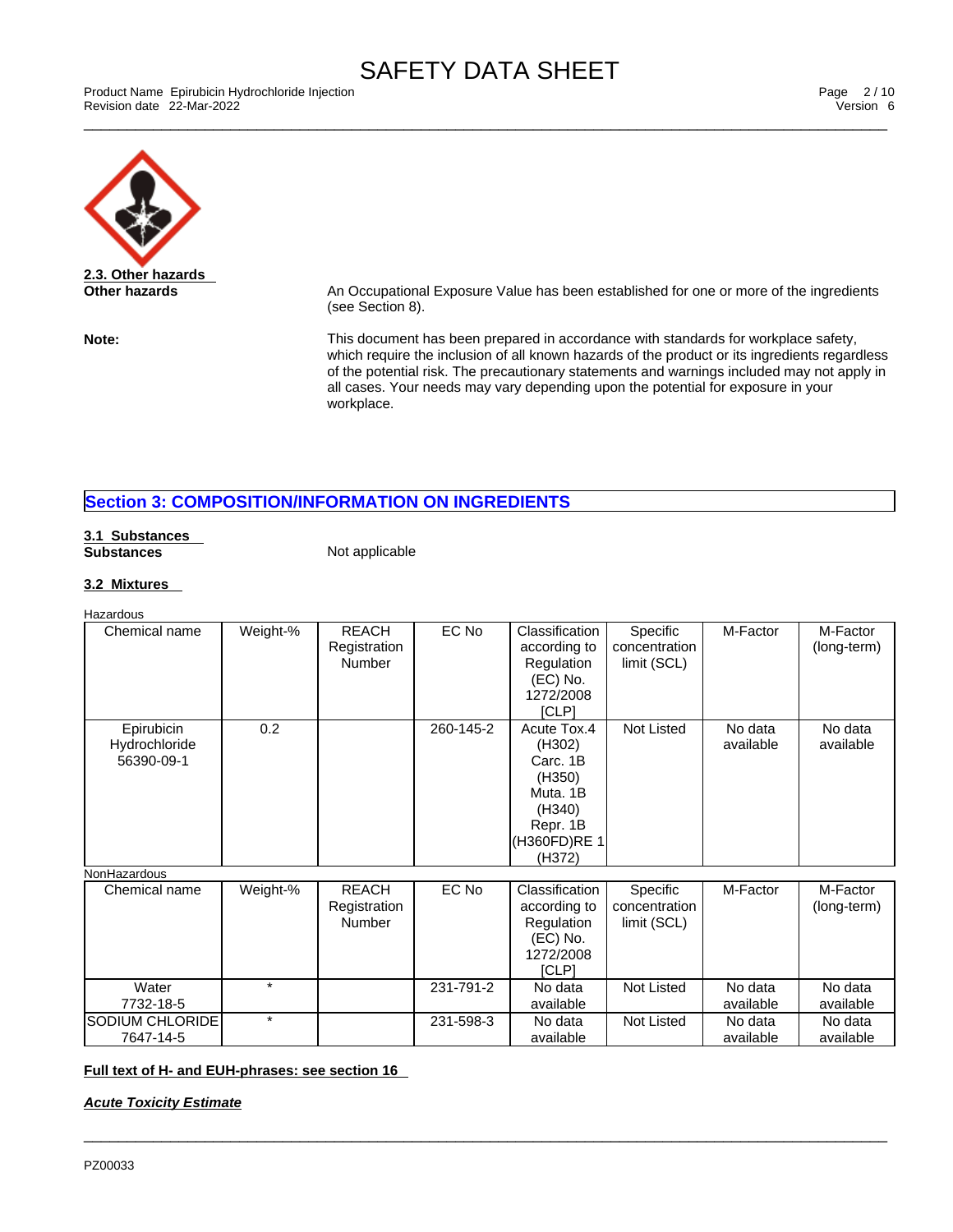### *No information available*

| Chemical name                          | Oral LD50 | Dermal LD50       | Inhalation LC50 - 4<br>hour - dust/mist -<br>mq/L | I Inhalation LC50 - 4 L<br>hour - vapor - mg/L | l Inhalation LC50 - 4 l<br>hour - gas - ppm |
|----------------------------------------|-----------|-------------------|---------------------------------------------------|------------------------------------------------|---------------------------------------------|
| Water<br>7732-18-5                     | 89838.9   | No data available | No data available                                 | No data available                              | No data available                           |
| SODIUM CHLORIDE<br>7647-14-5           | 3000      | 10000             | No data available                                 | No data available                              | No data available                           |
| Epirubicin Hydrochloride<br>56390-09-1 | 1350      | No data available | No data available                                 | No data available                              | No data available                           |

#### **Additional information** \* Proprietary

Ingredient(s) indicated as hazardous have been assessed under standards for workplace safety. In accordance with 29 CFR 1910.1200, the exact percentage composition of this mixture has been withheld as a trade secret. Non-hazardous ingredients provided for completeness.

# **Section 4: FIRST AID MEASURES**

# **4.1. Description of first aid measures**

| <b>Inhalation</b>                                                | Remove to fresh air. Seek immediate medical attention/advice.                                                                                                                            |
|------------------------------------------------------------------|------------------------------------------------------------------------------------------------------------------------------------------------------------------------------------------|
| Eye contact                                                      | Rinse thoroughly with plenty of water for at least 15 minutes, lifting lower and upper eyelids.<br>Consult a physician.                                                                  |
| <b>Skin contact</b>                                              | Remove contaminated clothing. Flush area with large amounts of water. Use soap. Seek<br>medical attention.                                                                               |
| Ingestion                                                        | Never give anything by mouth to an unconscious person. Wash out mouth with water. Do<br>not induce vomiting unless directed by medical personnel. Seek medical attention<br>immediately. |
| 4.2. Most important symptoms and effects, both acute and delayed |                                                                                                                                                                                          |
| <b>Most important symptoms and</b><br>effects                    | For information on potential signs and symptoms of exposure, See Section 2 - Hazards<br>Identification and/or Section 11 - Toxicological Information.                                    |
|                                                                  | 4.3. Indication of any immediate medical attention and special treatment needed                                                                                                          |
| <b>Note to physicians</b>                                        | None.                                                                                                                                                                                    |
| <b>Section 5: FIRE-FIGHTING MEASURES</b>                         |                                                                                                                                                                                          |
| 5.1. Extinguishing media                                         |                                                                                                                                                                                          |
| <b>Suitable Extinguishing Media</b>                              | Dry chemical, CO2, alcohol-resistant foam or water spray.                                                                                                                                |
| 5.2. Special hazards arising from the substance or mixture       |                                                                                                                                                                                          |
| Specific hazards arising from the<br>chemical                    | Fine particles (such as dust and mists) may fuel fires/explosions.                                                                                                                       |
| <b>Hazardous combustion products</b>                             | May emit toxic fumes of carbon monoxide, carbon dioxide, nitrogen oxides, hydrogen<br>chloride, and other chlorine-containing compounds.                                                 |
|                                                                  |                                                                                                                                                                                          |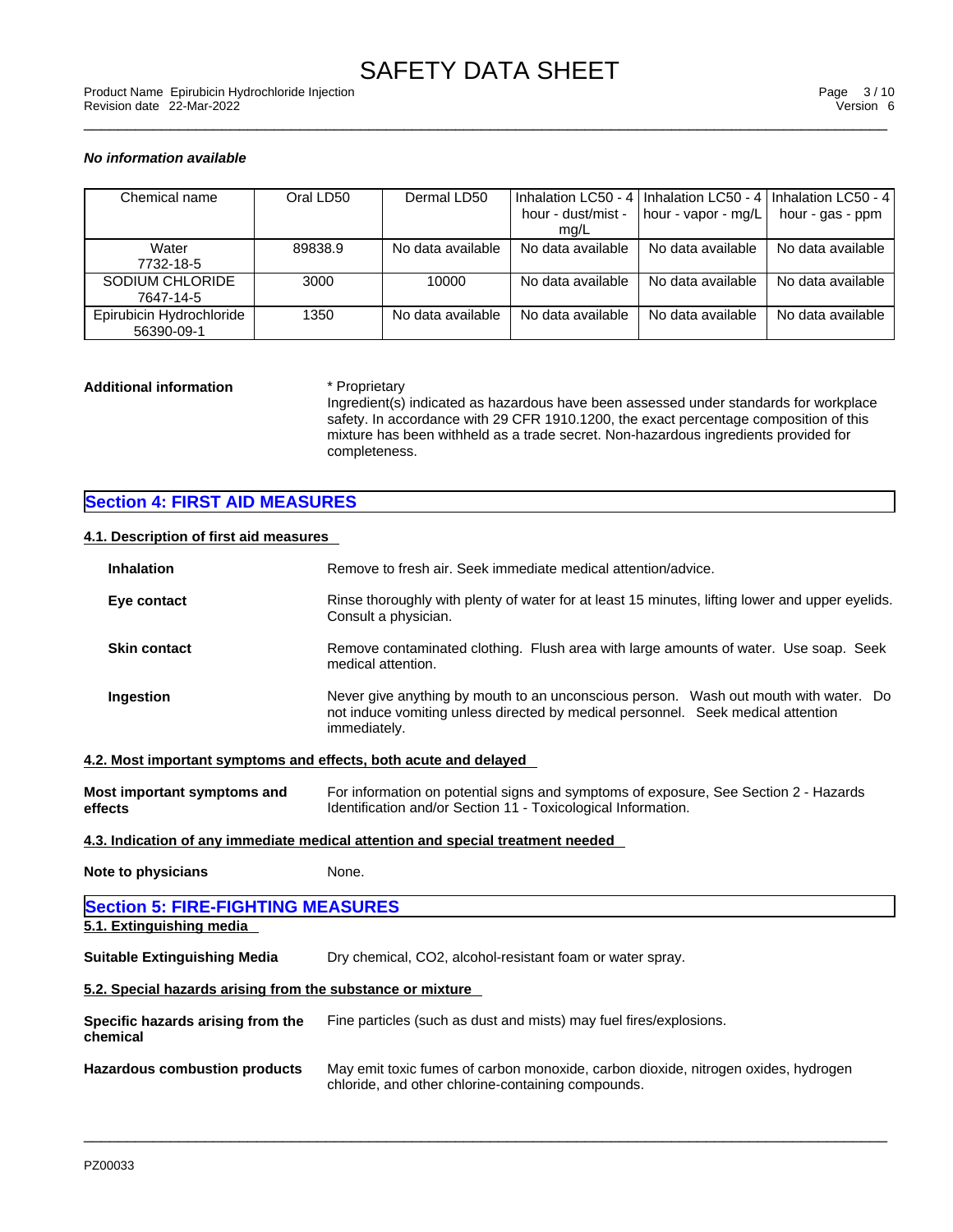#### **5.3. Advice for firefighters**

| Special protective equipment for | Firefighters should wear self-contained breathing apparatus and full firefighting turnout |
|----------------------------------|-------------------------------------------------------------------------------------------|
| fire-fighters                    | gear. Use personal protection equipment.                                                  |

# **Section 6: ACCIDENTAL RELEASE MEASURES**

#### **6.1. Personal precautions, protective equipment and emergency procedures**

| <b>Personal precautions</b>                               | Personnel involved in clean-up should wear appropriate personal protective equipment (see<br>Section 8). Minimize exposure.                                           |
|-----------------------------------------------------------|-----------------------------------------------------------------------------------------------------------------------------------------------------------------------|
| For emergency responders                                  | Use personal protection recommended in Section 8.                                                                                                                     |
| 6.2. Environmental precautions                            |                                                                                                                                                                       |
| <b>Environmental precautions</b>                          | Place waste in an appropriately labeled, sealed container for disposal. Care should be<br>taken to avoid environmental release.                                       |
| 6.3. Methods and material for containment and cleaning up |                                                                                                                                                                       |
| <b>Methods for containment</b><br>Methods for cleaning up | Prevent further leakage or spillage if safe to do so.<br>Absorb spills with non-combustible absorbent material and transfer into a labeled container<br>for disposal. |
| <b>Prevention of secondary hazards</b>                    | Clean contaminated objects and areas thoroughly observing environmental regulations.                                                                                  |
| 6.4. Reference to other sections                          |                                                                                                                                                                       |
| <b>Reference to other sections</b>                        | See section 8 for more information. See section 13 for more information.                                                                                              |
| <b>Section 7: HANDLING AND STORAGE</b>                    |                                                                                                                                                                       |

# **7.1. Precautions for safe handling**

#### **Advice on safe handling**

Restrict access to work area. Avoid breathing vapor or mist. Avoid contact with eyes, skin and clothing. When handling, use appropriate personal protective equipment (see Section 8). Wash thoroughly after handling. Releases to the environment should be avoided. Review and implement appropriate technical and procedural waste water and waste disposal measures to prevent occupational exposure or environmental releases. Potential points of process emissions of this material to the atmosphere should be controlled with dust collectors, HEPA filtration systems or other equivalent controls.

 $\_$  ,  $\_$  ,  $\_$  ,  $\_$  ,  $\_$  ,  $\_$  ,  $\_$  ,  $\_$  ,  $\_$  ,  $\_$  ,  $\_$  ,  $\_$  ,  $\_$  ,  $\_$  ,  $\_$  ,  $\_$  ,  $\_$  ,  $\_$  ,  $\_$  ,  $\_$  ,  $\_$  ,  $\_$  ,  $\_$  ,  $\_$  ,  $\_$  ,  $\_$  ,  $\_$  ,  $\_$  ,  $\_$  ,  $\_$  ,  $\_$  ,  $\_$  ,  $\_$  ,  $\_$  ,  $\_$  ,  $\_$  ,  $\_$  ,

**General hygiene considerations** Handle in accordance with good industrial hygiene and safety practice.

## **7.2. Conditions for safe storage, including any incompatibilities**

**Storage Conditions** Store as directed by product packaging.

**7.3. Specific end use(s)** 

**Specific use(s) Pharmaceutical drug product. Antineoplastic.** 

# **Section 8: EXPOSURE CONTROLS/PERSONAL PROTECTION**

#### **8.1. Control parameters**

#### **Exposure Limits**

Refer to available public information for specific member state Occupational Exposure Limits.

#### **Epirubicin Hydrochloride**

Pfizer OEL TWA-8 Hr: 0.6 µg/m<sup>3</sup> **SODIUM CHLORIDE**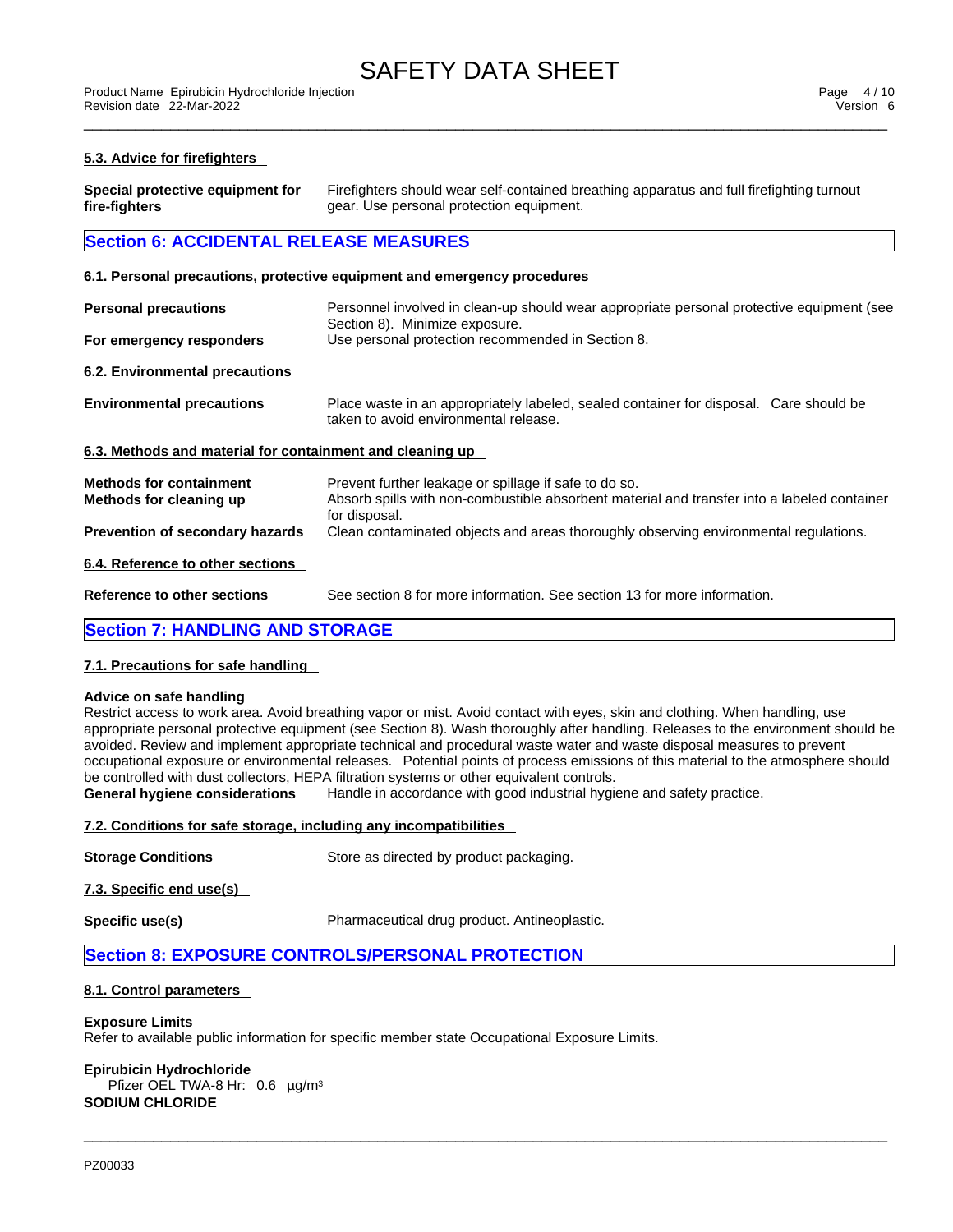\_\_\_\_\_\_\_\_\_\_\_\_\_\_\_\_\_\_\_\_\_\_\_\_\_\_\_\_\_\_\_\_\_\_\_\_\_\_\_\_\_\_\_\_\_\_\_\_\_\_\_\_\_\_\_\_\_\_\_\_\_\_\_\_\_\_\_\_\_\_\_\_\_\_\_\_\_\_\_\_\_\_\_\_\_\_\_\_\_\_\_\_\_ Product Name Epirubicin Hydrochloride Injection Page 5 / 10 Revision date 22-Mar-2022 Version 6

| <b>Pfizer Occupational Exposure Band</b><br>(OEB) Statement:<br>The purpose of the Occupational Exposure Band (OEB) classification system is to separate<br>substances into different Hazard categories when the available data are sufficient to do so,<br>but inadequate to establish an Occupational Exposure Limit (OEL). The OEB given is based<br>upon an analysis of all currently available data; as such, this value may be subject to<br>revision when new information becomes available.<br><b>SODIUM CHLORIDE</b><br>OEB 1 (control exposure to the range of 1000ug/m <sup>3</sup> to 3000ug/m <sup>3</sup> )<br><b>Pfizer Occupational Exposure</b><br>Band (OEB):<br>8.2. Exposure controls<br><b>Engineering controls</b><br>Engineering controls should be used as the primary means to control exposures. General<br>room ventilation is adequate unless the process generates dust, mist or fumes. Keep<br>airborne contamination levels below the exposure limits listed above in this section. It is<br>recommended that all operations be fully enclosed and no air recirculated.<br><b>Environmental exposure controls</b><br>No information available.<br>Refer to applicable national standards and regulations in the selection and use of personal<br>Personal protective equipment<br>protective equipment (PPE). Contact your safety and health professional or safety<br>equipment supplier for assistance in selecting the correct protective clothing/equipment<br>based on an assessment of the workplace conditions, other chemicals used or present in<br>the workplace and specific operational processes.<br><b>Eye/face protection</b><br>Wear safety glasses or goggles if eye contact is possible. (Eye protection must meet the<br>standards in accordance with EN166, ANSI Z87.1 or international equivalent.).<br>Impervious disposable gloves (e.g. Nitrile, etc.) (double recommended) if skin contact with<br><b>Hand protection</b><br>drug product is possible and for bulk processing operations. (Protective gloves must meet<br>the standards in accordance with EN374, ASTM F1001 or international equivalent.).<br>Skin and body protection<br>Impervious disposable protective clothing is recommended if skin contact with drug product<br>is possible and for bulk processing operations. (Protective clothing must meet the<br>standards in accordance with EN13982, ANSI 103 or international equivalent.).<br>Under normal conditions of use, if the applicable Occupational Exposure Limit (OEL) is<br><b>Respiratory protection</b><br>exceeded, wear an appropriate respirator with a protection factor sufficient to control<br>exposures to below the OEL (e.g. particulate respirator with a full mask, P3 filter).<br>(Respirators must meet the standards in accordance with EN136, EN143, ASTM F2704-10<br>or international equivalent.). | Latvia<br>Russia | 5 mg/m $3$<br>MAC: $5 \text{ mg/m}^3$ |
|--------------------------------------------------------------------------------------------------------------------------------------------------------------------------------------------------------------------------------------------------------------------------------------------------------------------------------------------------------------------------------------------------------------------------------------------------------------------------------------------------------------------------------------------------------------------------------------------------------------------------------------------------------------------------------------------------------------------------------------------------------------------------------------------------------------------------------------------------------------------------------------------------------------------------------------------------------------------------------------------------------------------------------------------------------------------------------------------------------------------------------------------------------------------------------------------------------------------------------------------------------------------------------------------------------------------------------------------------------------------------------------------------------------------------------------------------------------------------------------------------------------------------------------------------------------------------------------------------------------------------------------------------------------------------------------------------------------------------------------------------------------------------------------------------------------------------------------------------------------------------------------------------------------------------------------------------------------------------------------------------------------------------------------------------------------------------------------------------------------------------------------------------------------------------------------------------------------------------------------------------------------------------------------------------------------------------------------------------------------------------------------------------------------------------------------------------------------------------------------------------------------------------------------------------------------------------------------------------------------------------------------------------------------------------------------------------------------------------------------------------------------------------------------------------------------------------------------------------------------------------------------------------------------|------------------|---------------------------------------|
|                                                                                                                                                                                                                                                                                                                                                                                                                                                                                                                                                                                                                                                                                                                                                                                                                                                                                                                                                                                                                                                                                                                                                                                                                                                                                                                                                                                                                                                                                                                                                                                                                                                                                                                                                                                                                                                                                                                                                                                                                                                                                                                                                                                                                                                                                                                                                                                                                                                                                                                                                                                                                                                                                                                                                                                                                                                                                                              |                  |                                       |
|                                                                                                                                                                                                                                                                                                                                                                                                                                                                                                                                                                                                                                                                                                                                                                                                                                                                                                                                                                                                                                                                                                                                                                                                                                                                                                                                                                                                                                                                                                                                                                                                                                                                                                                                                                                                                                                                                                                                                                                                                                                                                                                                                                                                                                                                                                                                                                                                                                                                                                                                                                                                                                                                                                                                                                                                                                                                                                              |                  |                                       |
|                                                                                                                                                                                                                                                                                                                                                                                                                                                                                                                                                                                                                                                                                                                                                                                                                                                                                                                                                                                                                                                                                                                                                                                                                                                                                                                                                                                                                                                                                                                                                                                                                                                                                                                                                                                                                                                                                                                                                                                                                                                                                                                                                                                                                                                                                                                                                                                                                                                                                                                                                                                                                                                                                                                                                                                                                                                                                                              |                  |                                       |
|                                                                                                                                                                                                                                                                                                                                                                                                                                                                                                                                                                                                                                                                                                                                                                                                                                                                                                                                                                                                                                                                                                                                                                                                                                                                                                                                                                                                                                                                                                                                                                                                                                                                                                                                                                                                                                                                                                                                                                                                                                                                                                                                                                                                                                                                                                                                                                                                                                                                                                                                                                                                                                                                                                                                                                                                                                                                                                              |                  |                                       |
|                                                                                                                                                                                                                                                                                                                                                                                                                                                                                                                                                                                                                                                                                                                                                                                                                                                                                                                                                                                                                                                                                                                                                                                                                                                                                                                                                                                                                                                                                                                                                                                                                                                                                                                                                                                                                                                                                                                                                                                                                                                                                                                                                                                                                                                                                                                                                                                                                                                                                                                                                                                                                                                                                                                                                                                                                                                                                                              |                  |                                       |
|                                                                                                                                                                                                                                                                                                                                                                                                                                                                                                                                                                                                                                                                                                                                                                                                                                                                                                                                                                                                                                                                                                                                                                                                                                                                                                                                                                                                                                                                                                                                                                                                                                                                                                                                                                                                                                                                                                                                                                                                                                                                                                                                                                                                                                                                                                                                                                                                                                                                                                                                                                                                                                                                                                                                                                                                                                                                                                              |                  |                                       |
|                                                                                                                                                                                                                                                                                                                                                                                                                                                                                                                                                                                                                                                                                                                                                                                                                                                                                                                                                                                                                                                                                                                                                                                                                                                                                                                                                                                                                                                                                                                                                                                                                                                                                                                                                                                                                                                                                                                                                                                                                                                                                                                                                                                                                                                                                                                                                                                                                                                                                                                                                                                                                                                                                                                                                                                                                                                                                                              |                  |                                       |
|                                                                                                                                                                                                                                                                                                                                                                                                                                                                                                                                                                                                                                                                                                                                                                                                                                                                                                                                                                                                                                                                                                                                                                                                                                                                                                                                                                                                                                                                                                                                                                                                                                                                                                                                                                                                                                                                                                                                                                                                                                                                                                                                                                                                                                                                                                                                                                                                                                                                                                                                                                                                                                                                                                                                                                                                                                                                                                              |                  |                                       |
|                                                                                                                                                                                                                                                                                                                                                                                                                                                                                                                                                                                                                                                                                                                                                                                                                                                                                                                                                                                                                                                                                                                                                                                                                                                                                                                                                                                                                                                                                                                                                                                                                                                                                                                                                                                                                                                                                                                                                                                                                                                                                                                                                                                                                                                                                                                                                                                                                                                                                                                                                                                                                                                                                                                                                                                                                                                                                                              |                  |                                       |

**General hygiene considerations** Handle in accordance with good industrial hygiene and safety practice.

 $\_$  ,  $\_$  ,  $\_$  ,  $\_$  ,  $\_$  ,  $\_$  ,  $\_$  ,  $\_$  ,  $\_$  ,  $\_$  ,  $\_$  ,  $\_$  ,  $\_$  ,  $\_$  ,  $\_$  ,  $\_$  ,  $\_$  ,  $\_$  ,  $\_$  ,  $\_$  ,  $\_$  ,  $\_$  ,  $\_$  ,  $\_$  ,  $\_$  ,  $\_$  ,  $\_$  ,  $\_$  ,  $\_$  ,  $\_$  ,  $\_$  ,  $\_$  ,  $\_$  ,  $\_$  ,  $\_$  ,  $\_$  ,  $\_$  ,

# **Section 9: PHYSICAL AND CHEMICAL PROPERTIES**

**9.1. Information on basic physical and chemical properties Physical state** Solution **Solution** Solution **Color** Red **Odor Odor Odor Odor Odor COLLECTE Odor threshold COLLECTE COLLECTE COLLECTE COLLECTE COLLECTE COLLECTE COLLECTE COLLECTE COLLECTE COLLECTE COLLECTE COLLECTE COLLECTE COLLECTE COLL No information available**<br>Mixture **Molecular formula**<br> **Molecular weight**<br> **Molecular weight Molecular** weight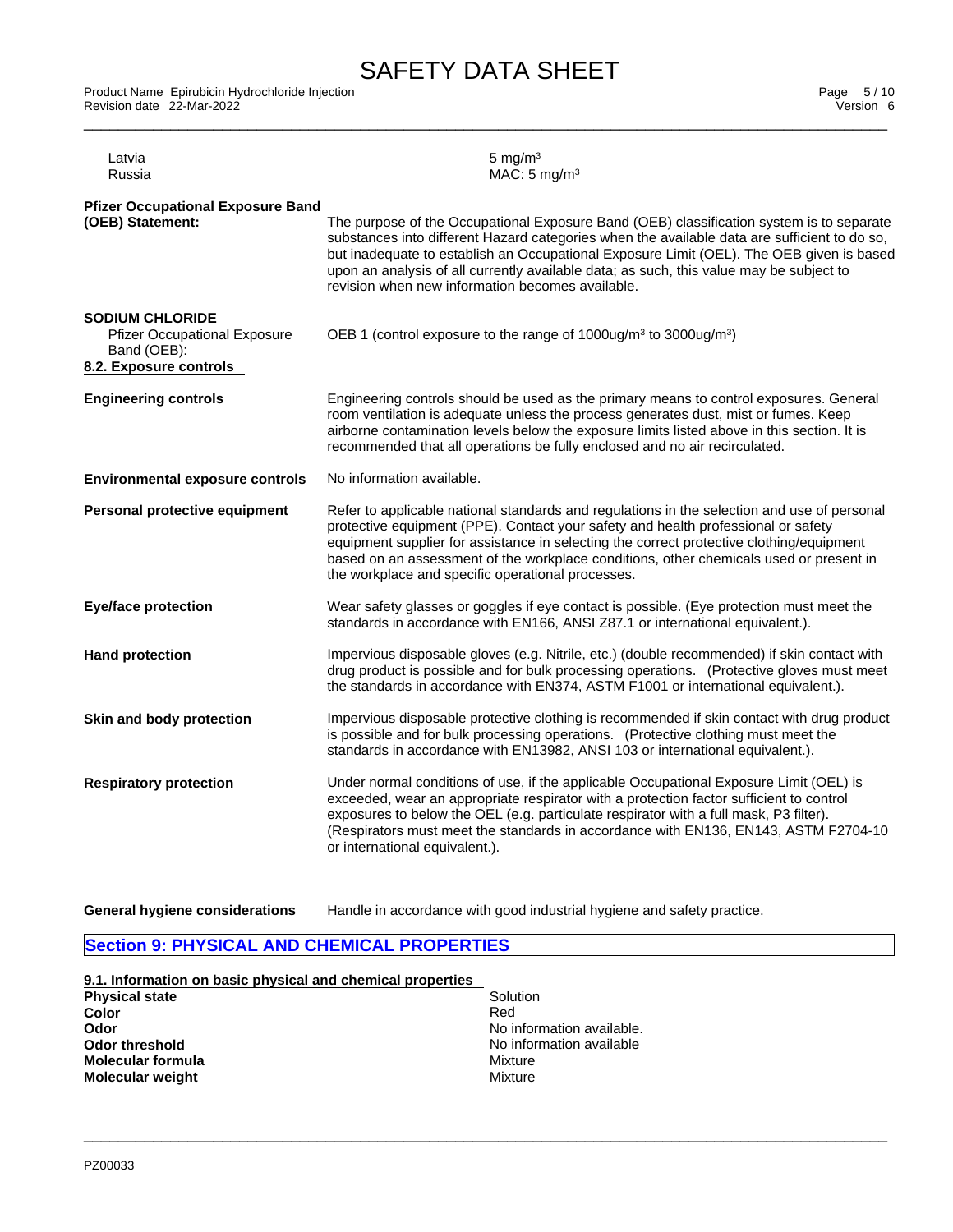\_\_\_\_\_\_\_\_\_\_\_\_\_\_\_\_\_\_\_\_\_\_\_\_\_\_\_\_\_\_\_\_\_\_\_\_\_\_\_\_\_\_\_\_\_\_\_\_\_\_\_\_\_\_\_\_\_\_\_\_\_\_\_\_\_\_\_\_\_\_\_\_\_\_\_\_\_\_\_\_\_\_\_\_\_\_\_\_\_\_\_\_\_ Product Name Epirubicin Hydrochloride Injection Page 6 / 10 Revision date 22-Mar-2022 Version 6

#### **Property Values**

**pH**<br> **pH** No data available<br> **Melting point / freezing point**<br> **Melting point / freezing point Melting point / freezing point Boiling point / boiling range Flash point**<br> **Evaporation rate**<br> **Evaporation rate**<br> **Evaporation rate Evaporation rate**<br> **Evaporation rate** No data available<br> **Flammability (solid, gas) Flammability** (solid, gas) **Flammability Limit in Air Upper flammability limit:** No data available

**Lower flammability limit:** No data available

**Explosive properties Explosive properties notation No information available Vapor pressure**<br> **Vapor density**<br> **Vapor density**<br> **Vapor density Vapor density and all the contract of the contract of the Vapor density and available Relative density Relation Contract of the North American Contract of North American Contract of North American Contract of North Americ Relative density Water solubility No data available** No data available **Solubility(ies)** No data available **Partition coefficient**<br> **Autoignition temperature**<br> **Autoignition temperature**<br> **Autoignition temperature Autoignition temperature**<br> **Decomposition temperature**<br> **Decomposition temperature**<br> **No data available Decomposition temperature**<br> **Kinematic viscosity**<br> **Kinematic viscosity**<br> **No data available Kinematic viscosity**<br> **Discussion Discussion Contract Contract Contract Contract Contract Contract Contract Contract Contract Contract Contract Contract Contract Contract Contract Contract Contract Contract Contract Contr Dynamic viscosity Particle characteristics Particle Size** No information available **Particle Size Distribution**

No information available

**9.2. Other information** No information available

**9.2.1. Information with regard to physical hazard classes** No information available

# **9.2.2. Other safety characteristics**

No information available

# **Section 10: STABILITY AND REACTIVITY**

| 10.1. Reactivity                                             |                                                                    |
|--------------------------------------------------------------|--------------------------------------------------------------------|
| Reactivity                                                   | No data available.                                                 |
| 10.2. Chemical stability                                     |                                                                    |
| Stabilitv                                                    | Stable under normal conditions.                                    |
| <b>Explosion data</b>                                        |                                                                    |
| <b>Sensitivity to Mechanical Impact No data available.</b>   |                                                                    |
| <b>Sensitivity to Static Discharge</b>                       | No data available.                                                 |
|                                                              |                                                                    |
| 10.3. Possibility of hazardous reactions                     |                                                                    |
| Possibility of hazardous reactions No information available. |                                                                    |
| 10.4. Conditions to avoid                                    |                                                                    |
| <b>Conditions to avoid</b>                                   | Fine particles (such as dust and mists) may fuel fires/explosions. |
|                                                              |                                                                    |
| 10.5. Incompatible materials                                 |                                                                    |
| Incompatible materials                                       | As a precautionary measure, keep away from strong oxidizers.       |
|                                                              |                                                                    |

 $\_$  ,  $\_$  ,  $\_$  ,  $\_$  ,  $\_$  ,  $\_$  ,  $\_$  ,  $\_$  ,  $\_$  ,  $\_$  ,  $\_$  ,  $\_$  ,  $\_$  ,  $\_$  ,  $\_$  ,  $\_$  ,  $\_$  ,  $\_$  ,  $\_$  ,  $\_$  ,  $\_$  ,  $\_$  ,  $\_$  ,  $\_$  ,  $\_$  ,  $\_$  ,  $\_$  ,  $\_$  ,  $\_$  ,  $\_$  ,  $\_$  ,  $\_$  ,  $\_$  ,  $\_$  ,  $\_$  ,  $\_$  ,  $\_$  ,

**10.6. Hazardous decomposition products Hazardous decomposition products** No data available.

# **Section 11: TOXICOLOGICAL INFORMATION**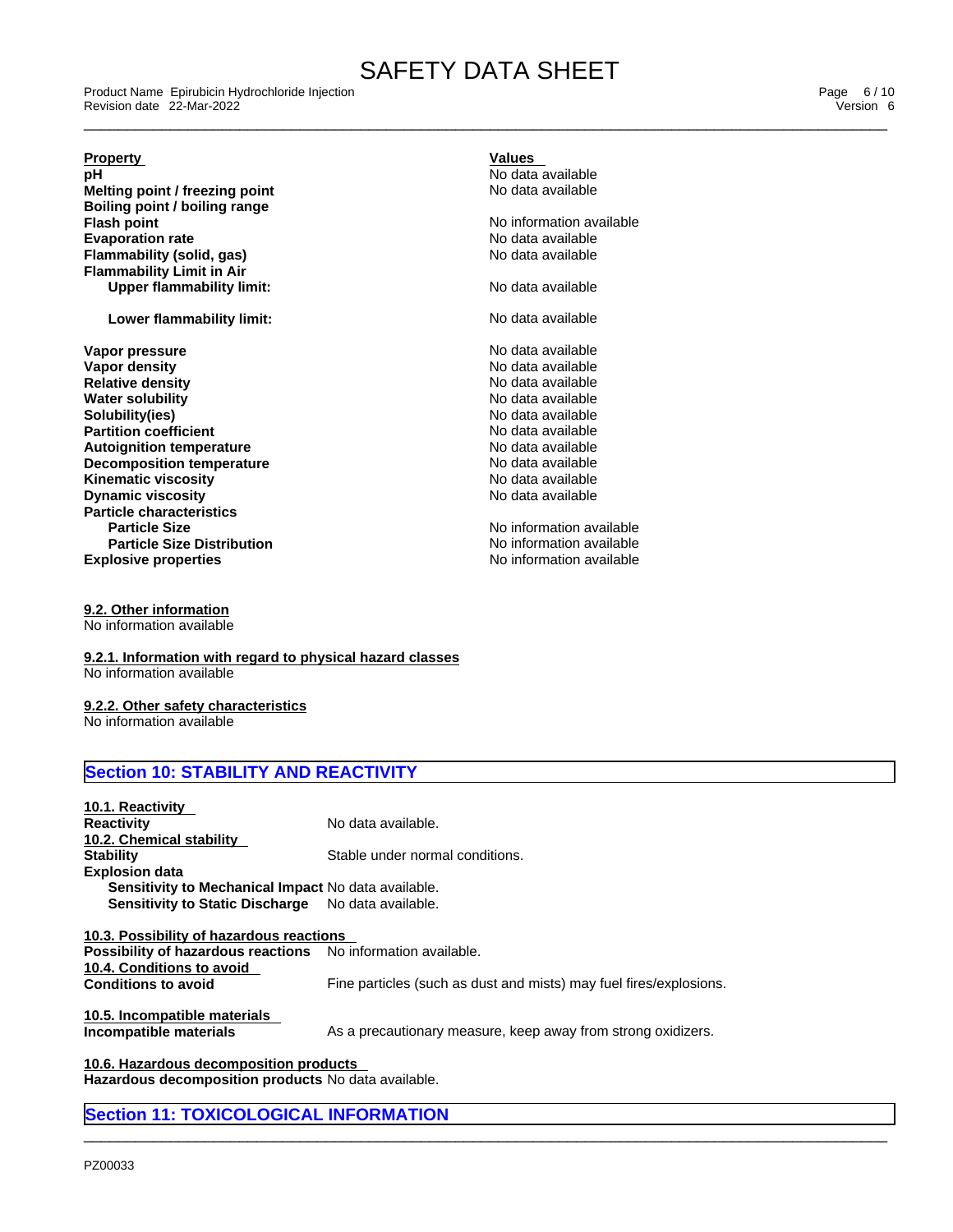#### **11.1. Information on hazard classes as defined in Regulation (EC) No 1272/2008**

| <b>General Information:</b>    | The information included in this section describes the potential hazards of the individual<br>ingredients                                                                                                                                                                                                                     |
|--------------------------------|-------------------------------------------------------------------------------------------------------------------------------------------------------------------------------------------------------------------------------------------------------------------------------------------------------------------------------|
| Short term                     | Drugs of this class have been associated with rare, but potentially serious cardiac events.<br>These events have not been observed from occupational exposures, however, those with<br>preexisting cardiovascular illnesses may be at increased risk from exposure.                                                           |
| Long Term:                     | Repeat-dose studies in animals have shown a potential to cause adverse effects on testes.<br>the developing fetus.                                                                                                                                                                                                            |
| <b>Known Clinical Effects:</b> | Adverse effects most commonly reported in clinical use include local irritation, nausea,<br>vomiting, inflammation of the mouth (stomatitis), facial flushing, conjunctivitis of the eye,<br>tearing (lachrymation), loss of hair and discoloration of skin. Effects on blood and<br>blood-forming organs have also occurred. |

#### **Acute Toxicity: (Species, Route, End Point, Dose)**

**SODIUM CHLORIDE**

Rat Sub-tenon injection (eye) LC50/1hr > 42 g/m<sup>3</sup> Rat Oral LD 50 3 g/kg Mouse Oral LD 50 4 g/kg Rabbit Dermal LD 50 > 10 g/kg **Epirubicin Hydrochloride** Rat Oral LD 50 1350 mg/kg Rat Para-periosteal LD50 17 mg/kg Mouse Oral LD50 > 2000 mg/kg Mouse Intravenous LD50 31.5 mg/kg

| Chemical name            | Oral LD50            | Dermal LD50              | Inhalation LC50       |
|--------------------------|----------------------|--------------------------|-----------------------|
| Water                    | $> 90$ mL/kg (Rat)   |                          |                       |
|                          |                      |                          |                       |
| SODIUM CHLORIDE          | $=$ 3 g/kg (Rat)     | $>$ 10000 mg/kg (Rabbit) | $>$ 42 mg/L (Rat) 1 h |
| Epirubicin Hydrochloride | $= 1350$ mg/kg (Rat) |                          |                       |
|                          |                      |                          |                       |

**Acute Toxicity Comments:** A greater than symbol (>) indicates that the toxicity endpoint being tested was not achievable at the highest dose used in the test.

# **Irritation / Sensitization: (Study Type, Species, Severity)**

**SODIUM CHLORIDE** Skin irritation Rabbit Mild Eye irritation Rabbit Mild

**Repeated Dose Toxicity: (Duration, Species, Route, Dose, End Point, Target Organ) Epirubicin Hydrochloride**

 Week(s) Rabbit Intravenous 1 mg/kg/day LOAEL Kidney, Heart Week(s) Dog Intravenous 0.4 mg/kg/day LOAEL Kidney Week(s) Rat Intravenous 0.128 mg/kg/day LOAEL Blood, Male reproductive system, Heart, Kidney, Thymus Week(s) Dog Intravenous 0.64 mg/kg/day LOAEL Blood, Heart, Gastrointestinal system, Male reproductive system

 $\_$  ,  $\_$  ,  $\_$  ,  $\_$  ,  $\_$  ,  $\_$  ,  $\_$  ,  $\_$  ,  $\_$  ,  $\_$  ,  $\_$  ,  $\_$  ,  $\_$  ,  $\_$  ,  $\_$  ,  $\_$  ,  $\_$  ,  $\_$  ,  $\_$  ,  $\_$  ,  $\_$  ,  $\_$  ,  $\_$  ,  $\_$  ,  $\_$  ,  $\_$  ,  $\_$  ,  $\_$  ,  $\_$  ,  $\_$  ,  $\_$  ,  $\_$  ,  $\_$  ,  $\_$  ,  $\_$  ,  $\_$  ,  $\_$  ,

### **Reproduction & Development Toxicity: (Duration, Species, Route, Dose, End Point, Effect(s))**

**Epirubicin Hydrochloride** Reproductive & Fertility Rat Oral 0.3 mg/kg/day LOAEL Fertility Reproductive & Fertility Rat Oral 0.1 mg/kg/day NOAEL Fertility Embryo / Fetal Development Rat Intravenous 0.8 mg/kg/day LOAEL Fetotoxicity Embryo / Fetal Development Rat Intravenous 2 mg/kg/day LOAEL Teratogenic, Fetotoxicity Embryo / Fetal Development Rat Intravenous 0.2 mg/kg/day NOAEL Teratogenic, Fetotoxicity Embryo / Fetal Development Rabbit Intravenous 1 mg/kg/day LOAEL Embryotoxicity, Maternal Toxicity

# **Genetic Toxicity: (Study Type, Cell Type/Organism, Result)**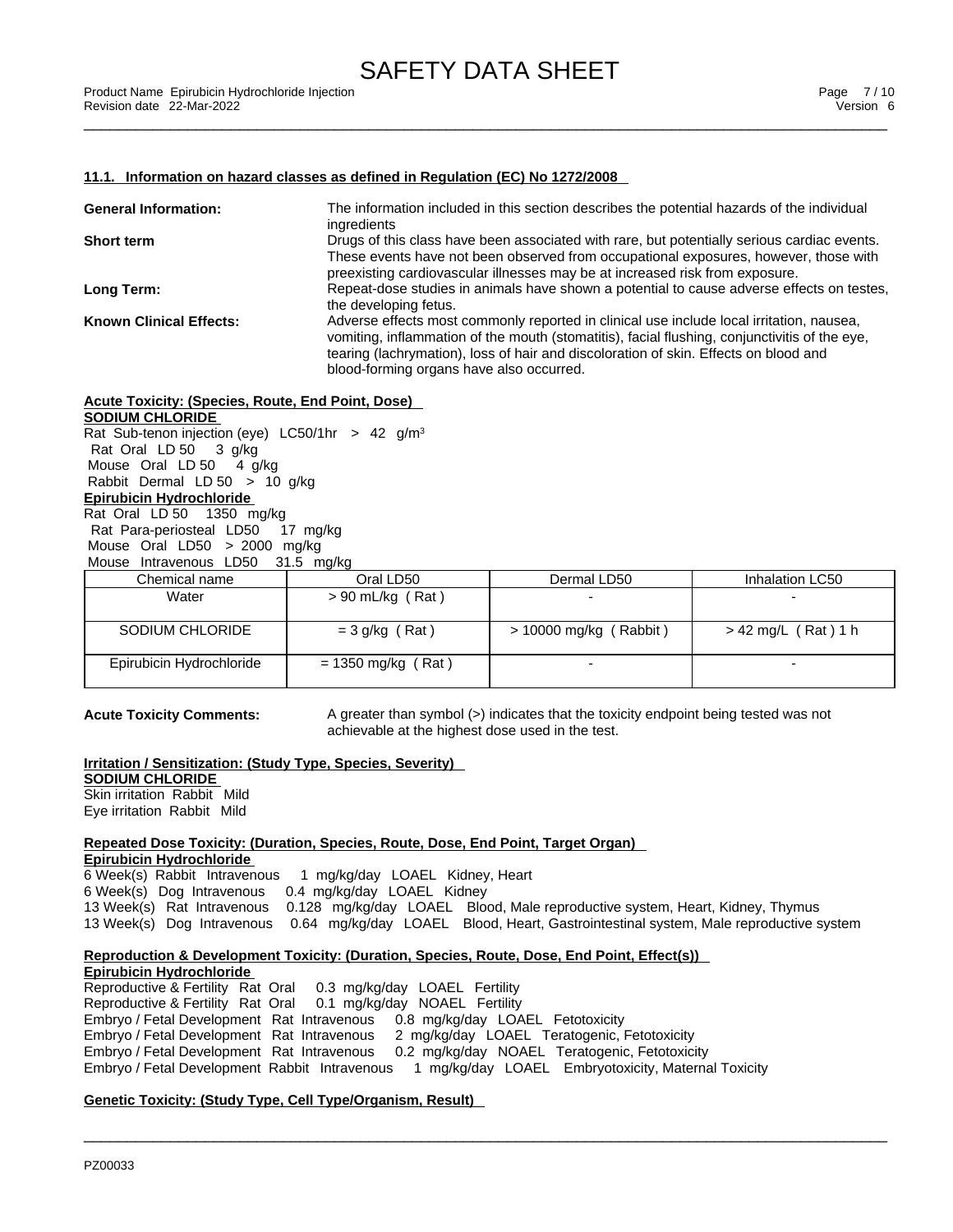Revision date 22-Mar-2022 Version 6

| Product Name Epirubicin Hydrochloride Injection<br>Revision date 22-Mar-2022                                                                                                                                                                     |                                |                                                                                       | Page 8/10<br>Version 6 |
|--------------------------------------------------------------------------------------------------------------------------------------------------------------------------------------------------------------------------------------------------|--------------------------------|---------------------------------------------------------------------------------------|------------------------|
| <b>Epirubicin Hydrochloride</b><br><b>Bacterial Mutagenicity (Ames)</b><br>Mammalian Cell Mutagenicity HGPRT Positive<br>Chromosome Aberration Human Lymphocytes Positive<br>Chromosome Aberration Mouse Lymphoma Positive                       | Positive                       |                                                                                       |                        |
| Carcinogenicity: (Duration, Species, Route, Dose, End Point, Effect(s))<br><b>Epirubicin Hydrochloride</b><br>1 Year(s) Rat Intravenous 3.6 mg/kg LOAEL Tumors, Female reproductive system<br>18 Month(s) Rat Intravenous 0.5 mg/kg LOAEL Tumors |                                |                                                                                       |                        |
| Carcinogenicity                                                                                                                                                                                                                                  | OSHA.                          | None of the components of this formulation are listed as a carcinogen by IARC, NTP or |                        |
| 11.2. Information on other hazards<br>11.2.1. Endocrine disrupting properties<br><b>Endocrine disrupting properties</b>                                                                                                                          | No information available.      |                                                                                       |                        |
| 11.2.2. Other information<br>Other adverse effects                                                                                                                                                                                               | No information available.      |                                                                                       |                        |
| <b>Section 12: ECOLOGICAL INFORMATION</b>                                                                                                                                                                                                        |                                |                                                                                       |                        |
| <b>Environmental Overview:</b>                                                                                                                                                                                                                   | environment should be avoided. | Environmental properties have not been thoroughly investigated. Releases to the       |                        |
| 12.1. Toxicity                                                                                                                                                                                                                                   |                                |                                                                                       |                        |
| 12.2. Persistence and degradability                                                                                                                                                                                                              |                                |                                                                                       |                        |
| Persistence and degradability                                                                                                                                                                                                                    | No information available.      |                                                                                       |                        |
| 12.3. Bioaccumulative potential                                                                                                                                                                                                                  |                                |                                                                                       |                        |
| <b>Bioaccumulation</b>                                                                                                                                                                                                                           | No information available.      |                                                                                       |                        |
| 12.4. Mobility in soil                                                                                                                                                                                                                           |                                |                                                                                       |                        |
| <b>Mobility in soil</b>                                                                                                                                                                                                                          | No information available.      |                                                                                       |                        |
| 12.5. Results of PBT and vPvB assessment                                                                                                                                                                                                         |                                |                                                                                       |                        |
| <b>PBT and vPvB assessment</b>                                                                                                                                                                                                                   | No information available.      |                                                                                       |                        |
| Chemical name                                                                                                                                                                                                                                    |                                | PBT and vPvB assessment                                                               |                        |
| SODIUM CHLORIDE                                                                                                                                                                                                                                  |                                | The substance is not PBT / vPvB PBT assessment does                                   |                        |
|                                                                                                                                                                                                                                                  |                                | not apply                                                                             |                        |

 $\_$  ,  $\_$  ,  $\_$  ,  $\_$  ,  $\_$  ,  $\_$  ,  $\_$  ,  $\_$  ,  $\_$  ,  $\_$  ,  $\_$  ,  $\_$  ,  $\_$  ,  $\_$  ,  $\_$  ,  $\_$  ,  $\_$  ,  $\_$  ,  $\_$  ,  $\_$  ,  $\_$  ,  $\_$  ,  $\_$  ,  $\_$  ,  $\_$  ,  $\_$  ,  $\_$  ,  $\_$  ,  $\_$  ,  $\_$  ,  $\_$  ,  $\_$  ,  $\_$  ,  $\_$  ,  $\_$  ,  $\_$  ,  $\_$  ,

# **12.6. Endocrine disrupting properties**

**Endocrine disrupting properties** No information available.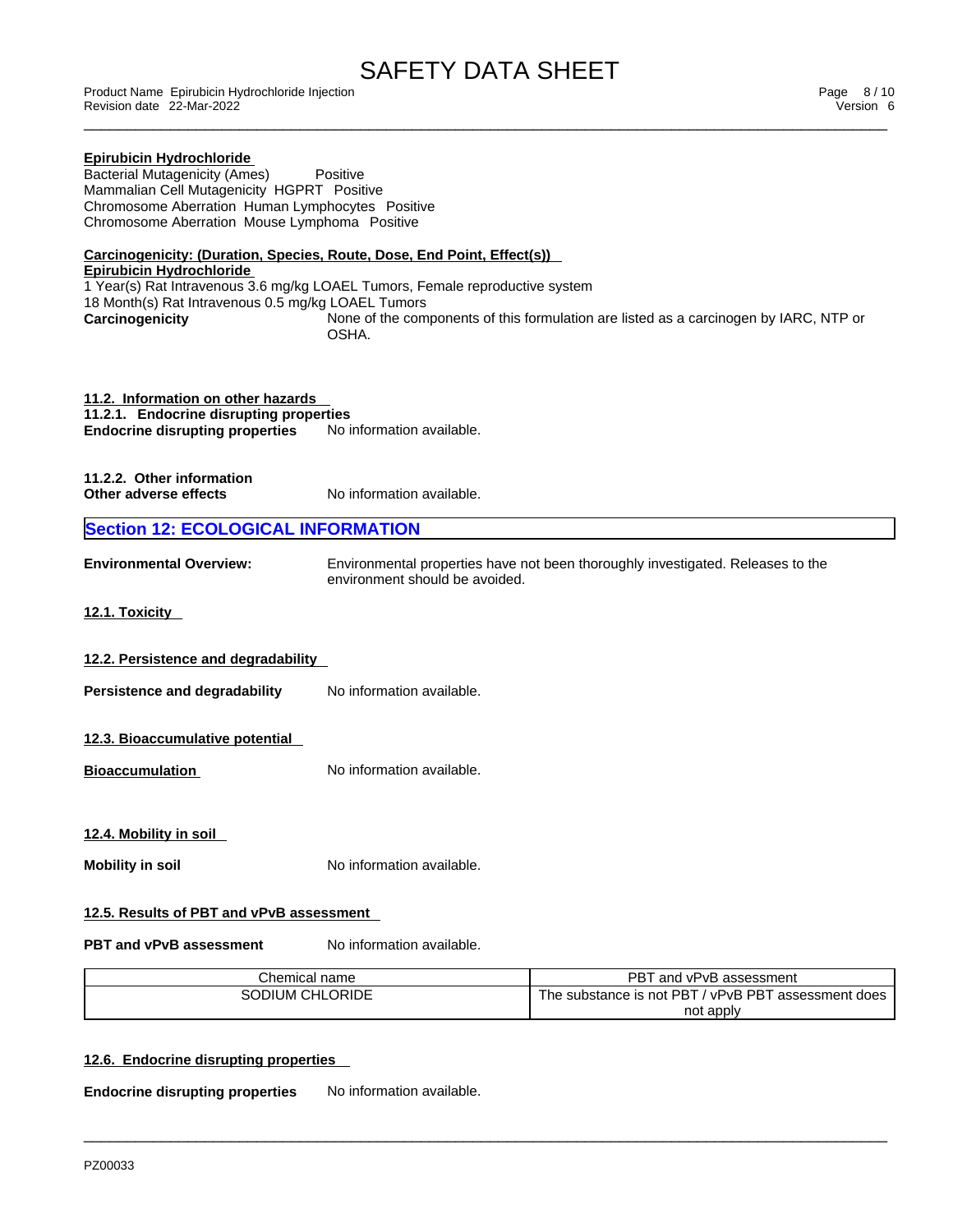## **12.7. Other adverse effects**

No information available.

# **Section 13: DISPOSAL CONSIDERATIONS**

#### **13.1. Waste treatment methods**

Dispose of waste in accordance with all applicable laws and regulations. Member State specific and Community specific provisions must be considered. Considering the relevant known environmental and human health hazards of the material, review and implement appropriate technical and procedural wastewater and waste disposal measures to prevent occupational exposure and environmental release. It is recommended that waste minimization be practiced. The best available technology should be utilized to prevent environmental releases. This may include destructive techniques for waste and wastewater.

### **Section 14: TRANSPORT INFORMATION**

#### **The following refers to all modes of transportation unless specified below.**

Not regulated for transport under USDOT, EUADR, IATA, or IMDG regulations.

# **Section 15: REGULATORY INFORMATION**

**15.1. Safety, health and environmental regulations/legislation specific for the substance or mixture**

| <b>CERCLA/SARA Section 313 de minimus %</b> | Not Listed        |
|---------------------------------------------|-------------------|
|                                             |                   |
| <b>California Proposition 65</b>            | Not Listed        |
| <b>TSCA</b>                                 | Present           |
| <b>EINECS</b>                               | 231-791-2         |
| <b>AICS</b>                                 | Present           |
| SODIUM CHI ORIDE                            |                   |
| <b>CERCLA/SARA Section 313 de minimus %</b> | Not Listed        |
| <b>California Proposition 65</b>            | Not Listed        |
| <b>TSCA</b>                                 | Present           |
| <b>EINECS</b>                               | 231-598-3         |
| <b>AICS</b>                                 | Present           |
| Epirubicin Hydrochloride                    |                   |
| CERCLA/SARA Section 313 de minimus %        | <b>Not Listed</b> |
| <b>California Proposition 65</b>            | Not Listed        |
| <b>EINECS</b>                               | 260-145-2         |
|                                             |                   |

| Chemical name                                | French RG number | <b>Title</b> |
|----------------------------------------------|------------------|--------------|
| <b>CHLORIDE</b><br><b>ODIUM</b><br>7647-14-5 | 70<br>RG.        |              |

#### **European Union**

Take note of Directive 98/24/EC on the protection of the health and safety of workers from the risks related to chemical agents at work

### **Authorizations and/or restrictions on use:**

This product does not contain substances subject to authorization (Regulation (EC) No. 1907/2006 (REACH), Annex XIV) This product does not contain substances subject to restriction (Regulation (EC) No. 1907/2006 (REACH), Annex XVII)